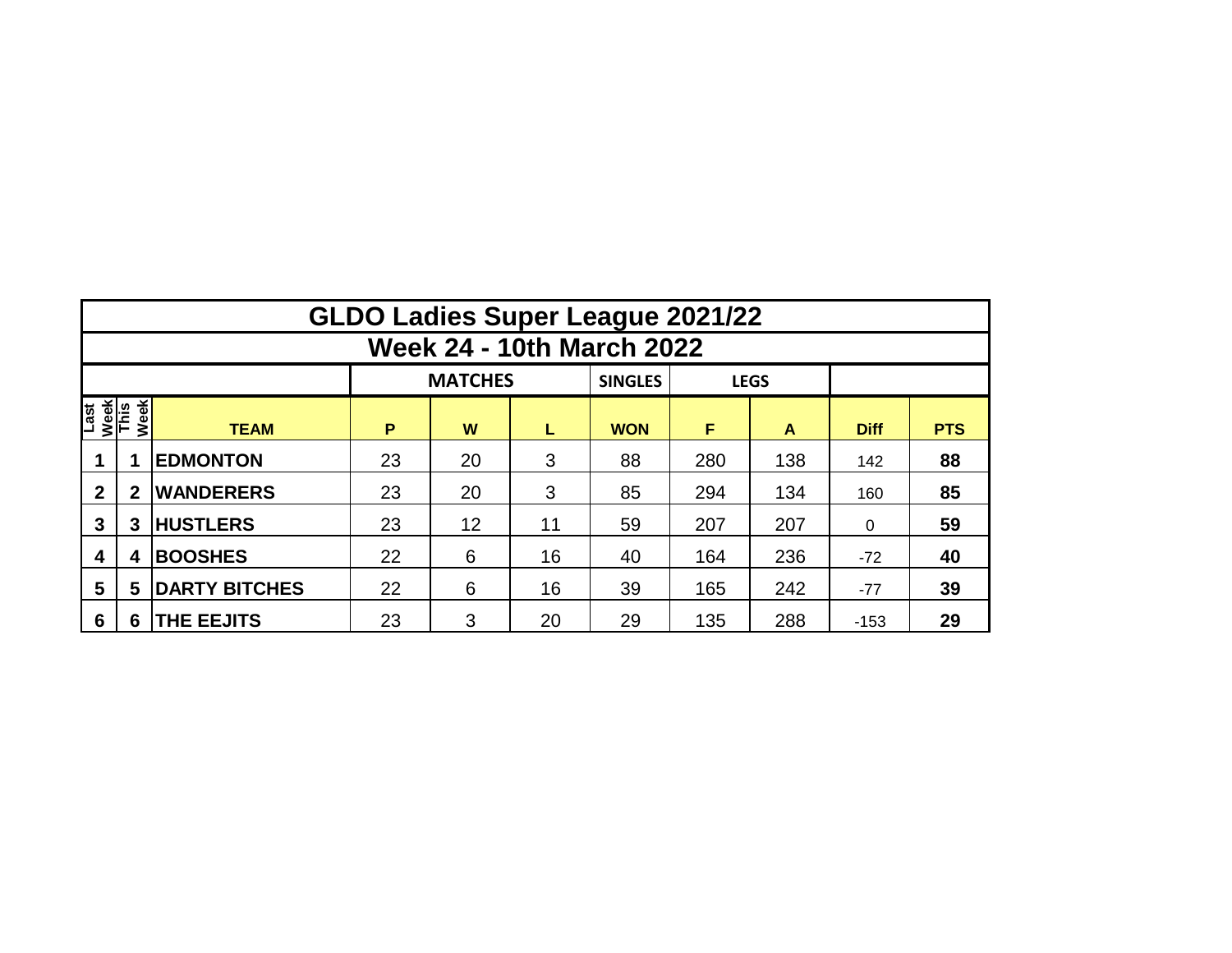|       | <b>Greater London Darts Organisation Ladies Super League 2021/22</b> |                |         |                                                           |  |       |                |                                                             |         |                                         |                |                |                |                |
|-------|----------------------------------------------------------------------|----------------|---------|-----------------------------------------------------------|--|-------|----------------|-------------------------------------------------------------|---------|-----------------------------------------|----------------|----------------|----------------|----------------|
| Week  | 24                                                                   |                |         |                                                           |  |       |                |                                                             |         | DATE 10th March 2022                    |                |                |                |                |
|       | HUSTLERS 3 V 2 BOOSHES                                               |                |         |                                                           |  |       |                |                                                             |         |                                         |                |                |                |                |
| Ave   | Tons                                                                 |                | 180 HCO |                                                           |  | Ave   | Tons           |                                                             | 180 HCO |                                         |                |                |                |                |
| 13.79 | 3                                                                    |                |         | Sharon MCMAHON                                            |  | 14.44 | 3              |                                                             |         | Kelly LIVETT                            | $\mathbf{1}$   | 3              | 0              | $\mathbf{1}$   |
| 12.64 | $\overline{2}$                                                       |                |         | <b>Nicky HUTCHINGS</b>                                    |  | 13.12 | $\mathbf{1}$   |                                                             |         | Mary CUSACK                             | 1              | 3              | 0              | $\overline{2}$ |
| 20.04 | 4                                                                    | $\overline{1}$ | 82      | Juliane BIRCHALL                                          |  | 11.38 | 0              |                                                             |         | <b>Chloe ARTISS</b><br>3<br>0<br>1<br>2 |                |                |                |                |
| 15.15 | 3                                                                    |                |         | Nikki PATTEN                                              |  | 14.62 | $\mathbf{1}$   | $\overline{2}$<br>Luci CUNNINGHAM<br>3<br>$\mathbf{1}$<br>2 |         |                                         |                |                |                |                |
| 10.43 | 0                                                                    |                |         | Eileen WAVING                                             |  | 9.74  | 0              |                                                             |         | <b>Jess STOREY</b>                      | 3              | 0              | 3              | 2              |
| 14.41 | 12                                                                   | $\mathbf{1}$   |         | <b>Team Average</b>                                       |  | 12.66 | 5              | 0                                                           |         | <b>Team Average</b>                     | 11             | 7              | 3              | $\overline{2}$ |
| Res:  | Res:                                                                 |                |         |                                                           |  |       |                |                                                             |         |                                         |                |                |                |                |
|       |                                                                      |                |         |                                                           |  |       |                |                                                             |         | <b>Final result</b>                     | 11             | 7              | 3              | $\mathbf{2}$   |
|       |                                                                      |                |         |                                                           |  |       |                |                                                             |         |                                         |                |                |                |                |
|       | <b>WANDERERS 3 V 2 EDMONTON</b>                                      |                |         |                                                           |  |       |                |                                                             |         |                                         |                |                |                |                |
| Ave   | Tons                                                                 |                | 180 HCO |                                                           |  | Ave   | Tons           |                                                             | 180 HCO |                                         |                |                |                |                |
| 16.41 | 5                                                                    |                |         | Carly TOWNSEND                                            |  | 20.26 | 8              |                                                             |         | <b>Jo DEAMER</b>                        | 3              | 2              | 1              | 0              |
| 18.76 | 5                                                                    |                |         | 160 Carly TOWNSEND                                        |  | 17.35 | 5              | $\overline{1}$                                              |         | Donna GLEED                             | 3              | $\overline{2}$ | $\overline{2}$ | 0              |
| 21.78 | 4                                                                    |                |         | <b>Steph STUTLEY</b>                                      |  | 15.89 | $\overline{2}$ |                                                             |         | Pat ROGERS                              | 3              | 0              | 3              | 0              |
| 13.71 | $\overline{2}$                                                       |                |         | Natalie OSBORN                                            |  | 16.53 | $\overline{4}$ |                                                             |         | Mandy SOLOMONS                          | 1              | 3              | 3              | 1              |
| 14.55 | $\mathbf{1}$                                                         |                |         | Natalie OSBORN                                            |  | 15.80 | 8              |                                                             |         | 102 Tammy MACKENZIE                     | $\overline{2}$ | 3              | 3              | $\overline{2}$ |
| 17.04 | 17                                                                   | $\mathbf 0$    |         | <b>Team Average</b>                                       |  | 17.17 | 27             | 1                                                           |         | <b>Team Average</b>                     | 12             | 10             | 3              | $\overline{2}$ |
| Res:  |                                                                      |                |         |                                                           |  | Res:  |                |                                                             |         |                                         |                |                |                |                |
|       |                                                                      |                |         |                                                           |  |       |                |                                                             |         | <b>Final result</b>                     | 12             | 10             | 3              | $\overline{2}$ |
|       |                                                                      |                |         |                                                           |  |       |                |                                                             |         |                                         |                |                |                |                |
|       |                                                                      |                |         |                                                           |  |       |                |                                                             |         | THE EEJITS 2 V 3 DARTY BITCHES          |                |                |                |                |
| Ave   | Tons                                                                 |                | 180 HCO |                                                           |  | Ave   | Tons           |                                                             | 180 HCO |                                         |                |                |                |                |
| 18.91 | 4                                                                    |                |         | Christina CRONIN                                          |  | 18.40 | 4              |                                                             |         | Su HOLT                                 | 3              | $\mathbf 1$    | 1              | 0              |
| 14.10 | 2                                                                    |                |         | Claire CARMELO                                            |  | 13.42 | $\mathbf{1}$   |                                                             |         | Kimmy DANIELL                           | 0              | 3              | 1              | $\mathbf{1}$   |
| 16.09 | 2                                                                    |                |         | Emma SMITH                                                |  | 17.28 | 3              |                                                             |         | Emma LITTLE                             | 0              | 3              | 1              | 2              |
| 11.53 | $\overline{2}$                                                       |                |         | Steph HOLT                                                |  | 11.16 | 0              |                                                             |         | <b>Steph DANIELL</b>                    | 3              | $\mathbf{1}$   | $\overline{2}$ | $\overline{2}$ |
| 11.05 | 0                                                                    |                |         | Coral STEVENS                                             |  | 13.66 | $\mathbf{1}$   |                                                             |         | Jane BIGGS                              | 0              | 3              | $\overline{2}$ | 3              |
| 14.34 | 10                                                                   | 0              |         | <b>Team Average</b>                                       |  | 14.78 | 9              | 0                                                           |         | <b>Team Average</b>                     | 6              | 11             | 2              | 3              |
| Res:  |                                                                      |                |         |                                                           |  | Res:  |                |                                                             |         |                                         |                |                |                |                |
|       |                                                                      |                |         |                                                           |  |       |                |                                                             |         | <b>Final result</b>                     | 6              | 11             | $\overline{2}$ | 3              |
|       |                                                                      |                |         |                                                           |  |       |                |                                                             |         |                                         |                |                |                |                |
|       |                                                                      |                |         | Top Team Average This Week: Edmonton - 17.17              |  |       |                |                                                             |         |                                         |                |                |                |                |
|       |                                                                      |                |         |                                                           |  |       |                |                                                             |         |                                         |                |                |                |                |
|       |                                                                      |                |         | Top Individual Average: Steph STUTLEY - Wanderers - 21.78 |  |       |                |                                                             |         |                                         |                |                |                |                |
|       |                                                                      |                |         |                                                           |  |       |                |                                                             |         |                                         |                |                |                |                |
|       |                                                                      |                |         | Highest Finish: Tammy MACKENZIE - Edmonton - 102          |  |       |                |                                                             |         |                                         |                |                |                |                |
|       |                                                                      |                |         | 180's : Donna GLEED - Edmonton / Juliane BIRCHALL - Hust  |  |       |                |                                                             |         |                                         |                |                |                |                |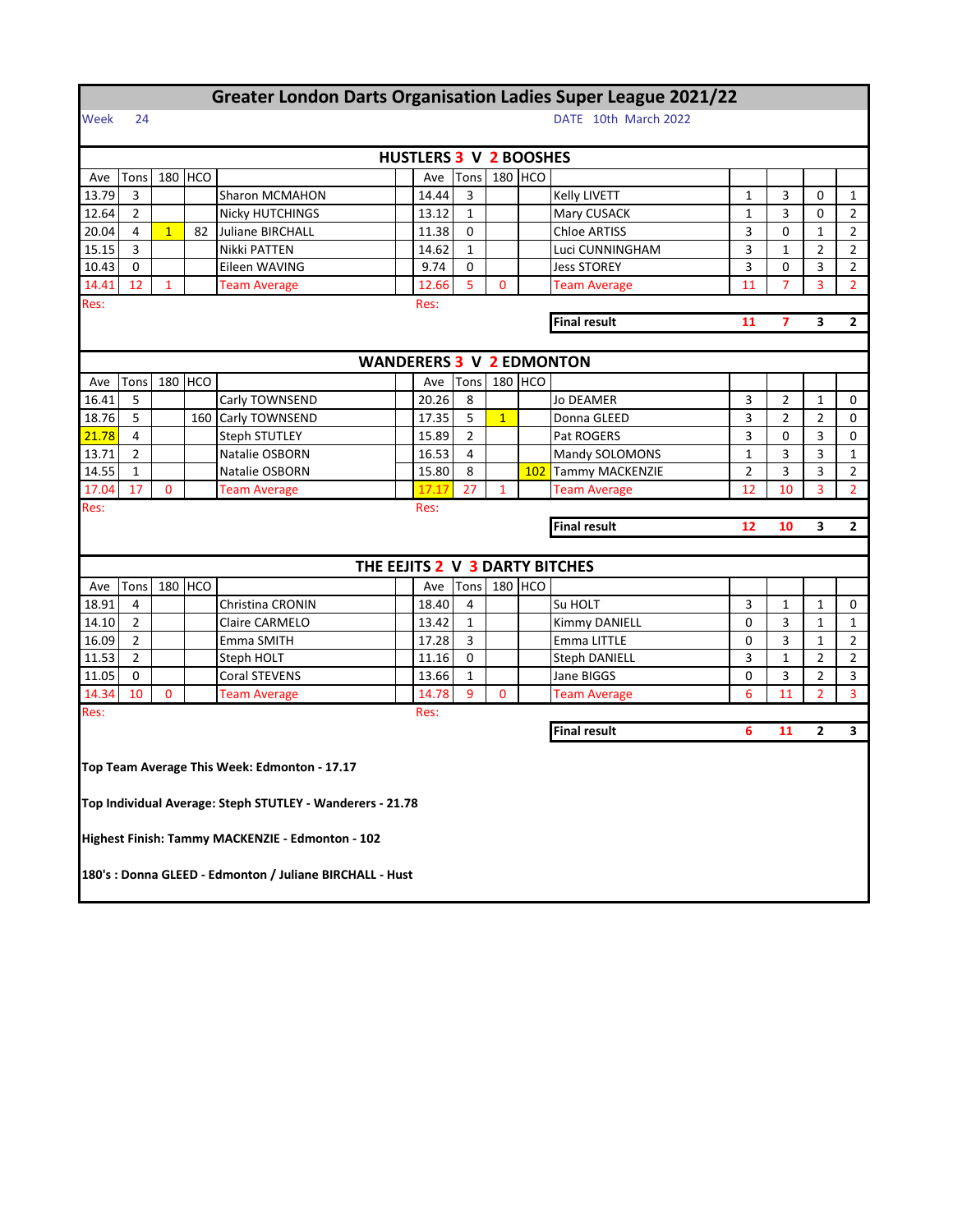|                          |                         |                    | <b>LONDON SUPER</b><br><b>LEAGUE</b><br><b>AVERAGES</b> | As at 10th<br><b>March 2022</b>            |             |                |                |                  |                 |                |                                    |      |                |                             |
|--------------------------|-------------------------|--------------------|---------------------------------------------------------|--------------------------------------------|-------------|----------------|----------------|------------------|-----------------|----------------|------------------------------------|------|----------------|-----------------------------|
| <b>Previous Position</b> | Current Position        | Movement           | <b>Name</b>                                             | <b>SUPERLEAGUE</b><br><b>ADIES</b><br>TEAM | County      | Attendance     | <b>Payed</b>   | <b>Games Wor</b> | Games<br>1507   | <b>Average</b> | <b>D'AVERAGE</b>                   | Tons | 180            | $\overline{5}$<br>(over 80) |
| $\mathbf{1}$             | $\mathbf{1}$            | $\Leftrightarrow$  | <b>STEPH STUTLEY</b>                                    | <b>WANDERERS</b>                           | LON         | 23             | 23             | 22               | 1               | 20.26          | 42.26                              | 98   | $\overline{4}$ | 85                          |
| 2                        | $\overline{\mathbf{2}}$ | $\Leftrightarrow$  | <b>MANDY SOLOMONS</b>                                   | <b>EDMONTON</b>                            | LON         | 23             | 23             | 20               | 3               | 19.06          | 39.06                              | 87   | $\overline{4}$ | 92                          |
| 3                        | 3                       | $\Leftrightarrow$  | <b>TAMMY MACKENZIE</b>                                  | <b>EDMONTON</b>                            | LON         | 23             | 23             | 20               | 3               | 17.07          | 37.07                              | 85   | 0              | 119                         |
| 5                        | 4                       | 仚                  | <b>JULIANE BIRCHALL</b>                                 | <b>HUSTLERS</b>                            | LON         | 21             | 21             | 16               | 5               | 19.45          | 35.45                              | 97   | $\mathbf{1}$   | 90                          |
| 4                        | 5                       | $\hat{\mathbf{r}}$ | <b>CASEY GALLAGHER</b>                                  | <b>WANDERERS</b>                           | LON         | 17             | 17             | 15               | 2               | 20.21          | 35.21                              | 70   | 0              | 128                         |
| 6                        | 6                       | $\Leftrightarrow$  | <b>NIKKI PATTEN</b>                                     | <b>HUSTLERS</b>                            | LON         | 22             | 22             | 18               | $\overline{4}$  | 17.12          | 35.12                              | 77   | $\mathbf 0$    | 106                         |
| 7                        | 7                       | $\Leftrightarrow$  | <b>JO DEAMER</b>                                        | <b>EDMONTON</b>                            | LON         | 20             | 20             | 16               | $\overline{4}$  | 17.80          | 33.80                              | 81   | 0              | 84                          |
| 8                        | 8                       | $\Leftrightarrow$  | <b>CARLY TOWNSEND</b>                                   | <b>WANDERERS</b>                           | LON         | 23             | 23             | 16               | $\overline{7}$  | 16.80          | 32.80                              | 78   | $\overline{2}$ | 106                         |
| 9                        | 9                       | $\Leftrightarrow$  | <b>DEBRA WATLING</b>                                    | <b>BOOSHES</b>                             | LON         | 18             | 18             | 13               | 5               | 18.79          | 31.79                              | 69   | $\overline{2}$ | 135                         |
| 10                       | 10                      | $\Leftrightarrow$  | <b>DONNA GLEED</b>                                      | <b>EDMONTON</b>                            | <b>ESS</b>  | 14             | 14             | 12               | $\overline{2}$  | 18.95          | 30.95                              | 59   | $\mathbf{1}$   | 120                         |
| 11                       | 11                      | $\Leftrightarrow$  | LYNNE BIONDINI                                          | <b>WANDERERS</b>                           | LON         | 22             | 22             | 15               | $\overline{7}$  | 14.16          | 29.16                              | 44   | 1              | 101                         |
| 12                       | 12                      | $\Leftrightarrow$  | <b>LEANNE PEETOOM</b>                                   | <b>EDMONTON</b>                            | <b>ESS</b>  | 13             | 13             | 10               | 3               | 15.26          | 25.26                              | 40   | 3              | 127                         |
| 13                       | 13                      | $\Leftrightarrow$  | <b>DEE BELCHER</b>                                      | <b>WANDERERS</b>                           | LON         | 21             | 21             | 11               | 10              | 13.79          | 24.79                              | 36   | $\mathbf 0$    | 80                          |
| 15                       | 14                      | 仚                  | SU HOLT                                                 | <b>DARTY BITCHES</b>                       | LON         | 19             | 19             | 9                | 10              | 15.53          | 24.53                              | 48   | $\overline{2}$ | 115                         |
| 14                       | 15                      | $\mathbf{\hat{u}}$ | LUCI CUNNINGHAM                                         | <b>BOOSHES</b>                             | LON         | 21             | 21             | 10               | 11              | 14.47          | 24.47                              | 45   | $\mathbf 0$    | 110                         |
| 16                       | 16                      | $\Leftrightarrow$  | <b>SARAH CRONIN</b>                                     | THE EEJITS                                 | LON         | 20             | 19             | 9                | 10              | 14.80          | 23.80                              | 44   | $\overline{2}$ | 106                         |
| 17                       | 17                      | $\Leftrightarrow$  | SHAZ DEBOO-COSTELLO                                     | <b>DARTY BITCHES</b>                       | LON         | 8              | 8              | 5                | 3               | 17.84          | 22.84                              | 33   | $\mathbf 0$    |                             |
| 20                       | 18                      | 仚                  | <b>CHRISTINA CRONIN</b>                                 | THE EEJITS                                 | <b>YES</b>  | 17             | 17             | 8                | 9               | 14.62          | 22.62                              | 23   | 0              |                             |
| 21                       | 19                      | 仚                  | <b>EMMA LITTLE</b>                                      | <b>DARTY BITCHES</b>                       | <b>KENT</b> | 12             | 12             | 7                | 5               | 15.40          | 22.40                              | 27   | 0              |                             |
| 18                       | 20                      | ⇩                  | <b>SHARON MCMAHON</b>                                   | <b>HUSTLERS</b>                            | LON         | 20             | 20             | 8                | 12              | 14.37          | 22.37                              | 34   | 0              | <b>140</b>                  |
| 19                       | 21                      | ⇩                  | <b>PAT ROGERS</b>                                       | <b>EDMONTON</b>                            | <b>NO</b>   |                | 23 15          | $\overline{7}$   | 8               |                | 14.53 21.53                        | 12   | $\mathbf 0$    |                             |
| 22                       | 22                      | $\Leftrightarrow$  | <b>JANE BIGGS</b>                                       | <b>DARTY BITCHES</b>                       | LON         | 19             | 19             | $\overline{7}$   | 12              |                | 14.52 21.52                        | 36   | $\overline{2}$ |                             |
| 24                       | 23                      | 仚                  | <b>NIC WATLING</b>                                      | <b>BOOSHES</b>                             | <b>LON</b>  | 20             | 20             | 6                | 14 <sub>1</sub> |                | 14.23 20.23                        | 44   | $\mathbf{1}$   |                             |
| 23                       | 24                      | $\mathbf{\hat{u}}$ | NATALIE OSBORN                                          | <b>WANDERERS</b>                           | <b>NO</b>   | 6              | 6              | 5                | $\mathbf{1}$    |                | 15.22 20.22                        | 13   | 0              |                             |
| 25                       | 25                      | $\Leftrightarrow$  | <b>NICKY HUTCHINGS</b>                                  | <b>HUSTLERS</b>                            | <b>NO</b>   | 11             | 11             | 6                | 5               |                | 13.86 19.86                        | 21   | 1              |                             |
| 26                       | 26                      | $\Leftrightarrow$  | <b>JOSIE PATERSON</b>                                   | <b>EDMONTON</b>                            | <b>NO</b>   | 3              | $\mathsf{3}$   | 3                | $\mathbf{0}$    |                | 16.30 19.30                        | 10   | $\mathbf 0$    |                             |
| 28                       | 27                      | 仚                  | EILEEN WAVING                                           | <b>HUSTLERS</b>                            | <b>YES</b>  | 22             | 22             | 7                |                 |                | 15 12.27 19.27                     | 11   | 0              | 94                          |
| 27                       | 28                      | ⇩                  | <b>KERRY O'CONNOR</b>                                   | <b>HUSTLERS</b>                            | <b>HERT</b> | $\overline{2}$ | $\overline{2}$ | 1                | $\mathbf{1}$    |                | 17.63 18.63                        | 10   | 0              |                             |
| 31                       | 29                      | 仚                  | <b>KIMMY DANIELL</b>                                    | <b>DARTY BITCHES</b>                       | <b>YES</b>  | 17             | 17             | 5                | 12              |                | 12.96 17.96                        | 26   | 0              |                             |
| 29                       | 30                      | ⇩                  | <b>EMMA SMITH</b>                                       | THE EEJITS                                 | <b>YES</b>  | 20             | 20             | $\overline{4}$   |                 |                | 16 13.71 17.71                     | 23   | 1              | 102                         |
| 30                       | 31                      | $\hat{\mathbf{r}}$ | <b>LISA DUNFORD</b>                                     | <b>DARTY BITCHES</b>                       | <b>KENT</b> | 17             | 17             | $\overline{4}$   | 13              |                | 13.22 17.22                        | 24   | 0              |                             |
| 34                       | 32                      | ⇧                  | <b>KELLY LIVETT</b>                                     | <b>BOOSHES</b>                             | <b>YES</b>  | 4              | 4              | $\overline{2}$   | $\overline{2}$  |                | 14.97 16.97                        | 11   | 0              |                             |
| 33                       | 33                      | $\Leftrightarrow$  | <b>STEPH HOLT</b>                                       | THE EEJITS                                 | <b>YES</b>  | 8              | 8              | 3                | 5               |                | $13.91$ 16.91                      | 11   | $\mathbf 0$    |                             |
| 35                       | 34                      | 仚                  | <b>MARY CUSACK</b>                                      | <b>BOOSHES</b>                             | <b>NO</b>   | 20             | 20             | $\overline{4}$   |                 |                | 16 12.87 16.87                     | 17   | 1              | 99                          |
| 32                       | 35                      | ⇩                  | <b>CHLOE ARTISS</b>                                     | <b>BOOSHES</b>                             | <b>YES</b>  |                | 19 19          | $\overline{4}$   |                 |                | $15 \mid 12.38 \mid 16.38 \mid 13$ |      | $\mathbf{1}$   |                             |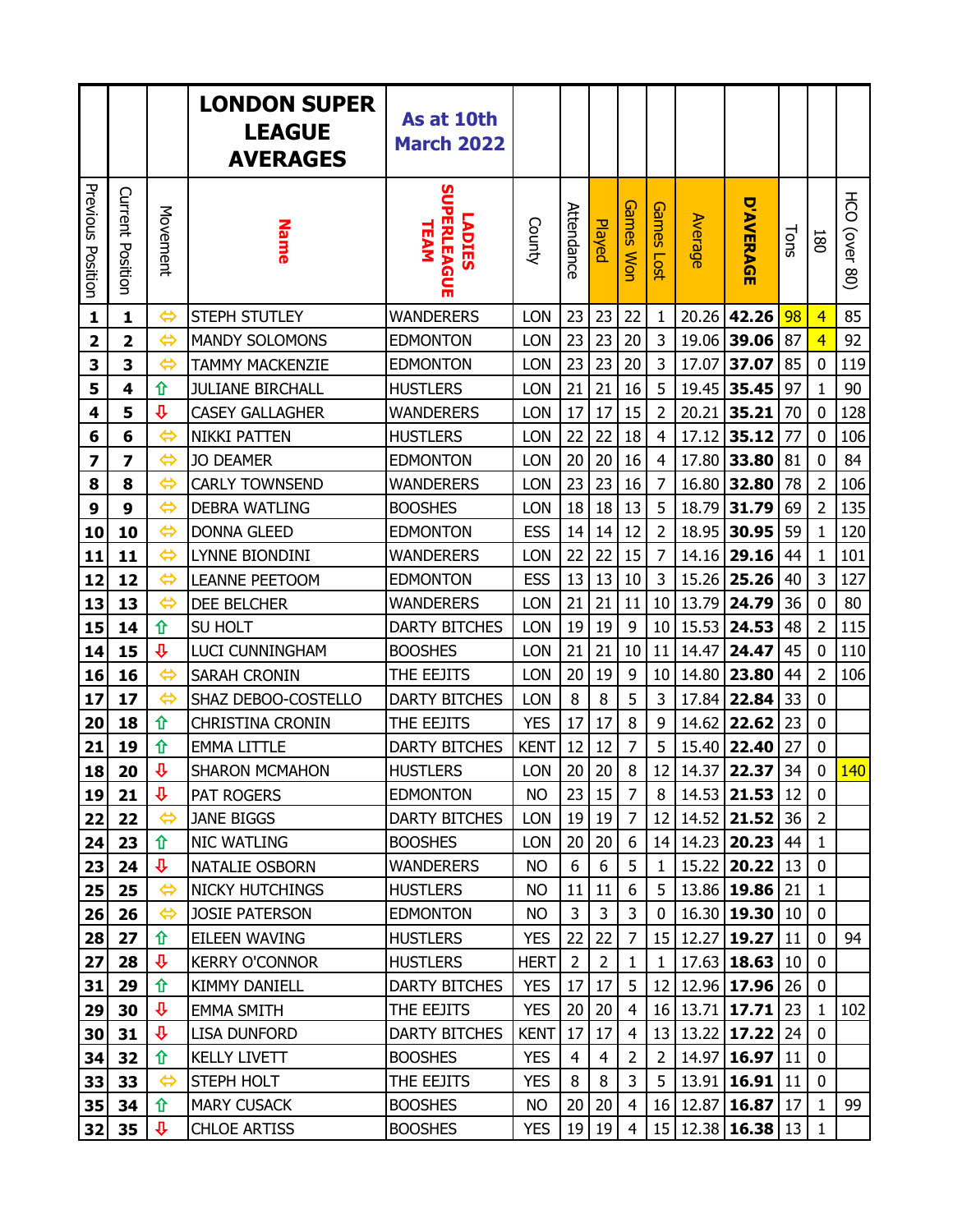| 36 | 36 | ⇔                 | <b>MARISA FLEMING</b>   | <b>HUSTLERS</b>      | LON        | 5  | 5  | 2 | 3  |       | 13.60 15.60 | 7        | $\mathbf 0$ |     |
|----|----|-------------------|-------------------------|----------------------|------------|----|----|---|----|-------|-------------|----------|-------------|-----|
| 37 | 37 | ⇔                 | <b>CORAL STEVENS</b>    | THE EEJITS           | <b>NO</b>  | 17 | 17 | 3 | 14 |       | 12.47 15.47 | 12       | 0           |     |
| 38 | 38 | ⇔                 | <b>LINDA EMERTON</b>    | <b>BOOSHES</b>       | <b>NO</b>  | 2  | 2  |   |    | 14.26 | 15.26       | 5        | $\mathbf 0$ |     |
| 39 | 39 | ⇔                 | <b>LISA BEHAN</b>       | <b>BOOSHES</b>       | <b>NO</b>  |    |    | 0 |    | 14.81 | 14.81       | 3        | $\mathbf 0$ |     |
| 40 | 40 | ⇔                 | <b>CLAIRE CAMELO</b>    | THE EEJITS           | <b>YES</b> | 21 | 21 | 2 | 19 | 12.60 | 14.60       | 6        | 0           | 110 |
| 41 | 41 | ⇔                 | <b>AMANDA MILBURN</b>   | <b>HUSTLERS</b>      | ?          | 4  | 4  |   | 3  |       | 13.40 14.40 |          | $\mathbf 0$ |     |
| 42 | 42 | ⇔                 | <b>STEPH DANIELL</b>    | <b>DARTY BITCHES</b> | <b>NO</b>  | 17 | 13 | 2 | 11 | 11.80 | 13.80       | 2        | $\mathbf 0$ |     |
| 43 | 43 | $\Leftrightarrow$ | <b>ROSIE GAFFNEY</b>    | <b>DARTY BITCHES</b> | <b>NO</b>  | 3  | 3  | 0 | 3  | 13.32 | 13.32       | 2        | $\mathbf 0$ |     |
| 44 | 44 | ⇔                 | <b>SIAN RADLETT</b>     | THE EEJITS           | <b>YES</b> | 5  | 5  | 0 | 5  | 13.12 | 13.12       | 6        | $\mathbf 0$ |     |
| 45 | 45 | ⇔                 | <b>BRIDGET O'CONNOR</b> | <b>DARTY BITCHES</b> | <b>NO</b>  | 2  | 2  | 0 | 2  | 11.54 | 11.54       | 3        | 0           |     |
| 46 | 46 | ⇔                 | <b>JESS STOREY</b>      | <b>BOOSHES</b>       | 2          | 3  | 3  | 0 | 3  | 10.83 | 10.83       | 0        |             |     |
|    |    |                   | <b>CAROLE BELCHER</b>   | <b>HUSTLERS</b>      | LON        | 20 | 0  | 0 | 0  | 0.00  | 0.00        | $\Omega$ | 0           |     |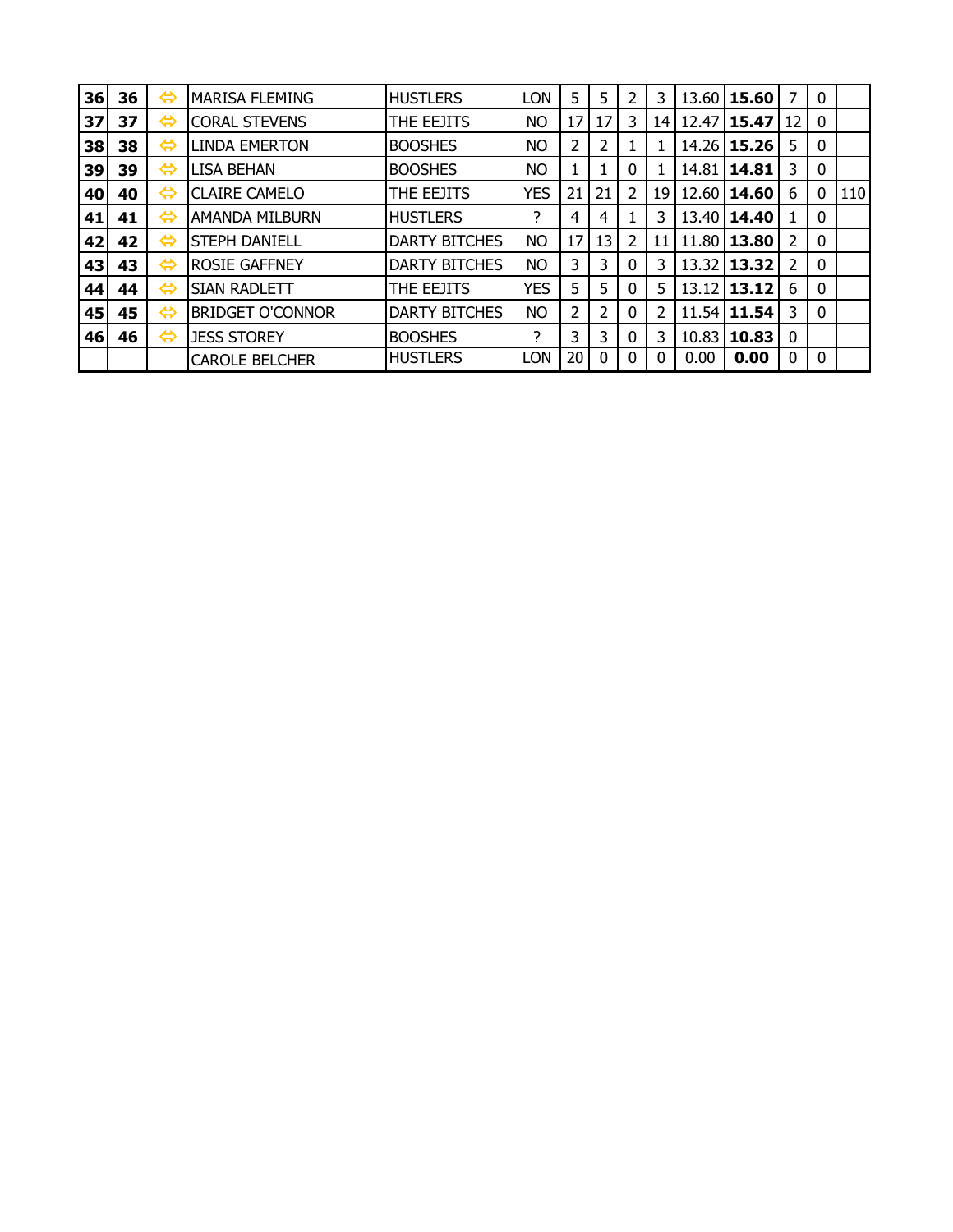|    | 10th March<br>2022 |   | 4th March<br>2022 |   | 3rd March<br>$1022$ |
|----|--------------------|---|-------------------|---|---------------------|
|    | WEEK <sub>24</sub> |   | <b>WEEK 12</b>    |   | <b>WEEK 23</b>      |
| W  | 21.78              | W | 23.86             | W | 18.45               |
| W  | 16.53              | W | 18.52             | W | 20.59               |
| W  | 15.80              | W | 13.92             | W | 13.30               |
| W  | 20.04              | W | 16.36             |   |                     |
|    |                    |   |                   |   |                     |
| W  | 15.15              | W | 17.68             |   |                     |
| L  | 20.26              | W | 20.04             | W | 18.79               |
| W  | 16.41              | W | 16.37             | L | 16.43               |
|    |                    |   |                   |   |                     |
| Г  | 17.35              | W | 19.27             |   |                     |
|    |                    | W | 14.05             | W | 13.54               |
|    |                    |   |                   |   |                     |
|    |                    | L | 11.93             | W | 12.63               |
| L  | 18.40              |   |                   | W | 15.37               |
| Ĺ  | 14.62              | L | 15.73             | L | 16.37               |
|    |                    |   |                   |   |                     |
|    |                    |   |                   |   |                     |
| W  | 18.91              |   |                   | W | 14.97               |
| W  | 17.28              | L | 14.33             | W | 15.32               |
| L  | 13.79              | W | 13.41             |   |                     |
| L. | 15.89              | W | 12.49             | W | 17.89               |
| W  | 13.66              |   |                   | W | 14.57               |
|    |                    | W | 12.31             | L | 14.71               |
| L  | 14.55              | W | 13.92             | W | 14.88               |
| L  | 12.64              | W | 15.92             |   |                     |
|    |                    |   |                   |   |                     |
| W  | 10.43              | Г | 13.68             |   |                     |
|    |                    |   |                   |   |                     |
| W  | 13.42              | Г | 15.14             | W | 12.78               |
| L  | 16.09              | L | 14.97             | L | 10.97               |
| W  | 14.44              |   |                   | L | 15.76               |
| W  | 11.53              | W | 13.37             | L | 17.78               |
| W  | 13.12              |   |                   |   |                     |
|    | 11.38              | L | 10.96             | W | 12.52               |
| L  |                    |   |                   |   |                     |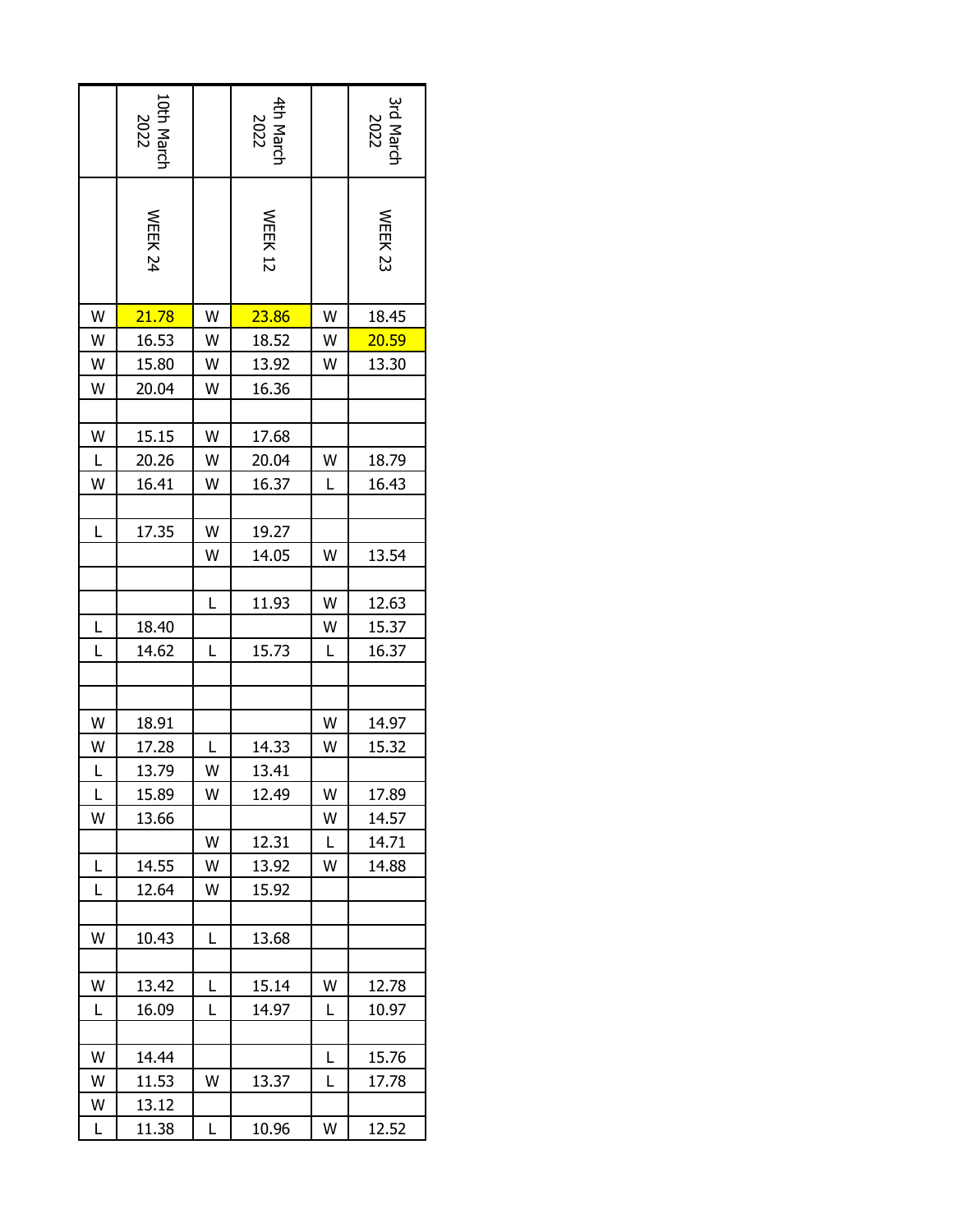| 11.05 | L | 13.07 | L | 10.05 |
|-------|---|-------|---|-------|
|       |   |       |   |       |
|       |   |       |   |       |
| 14.10 | L | 13.64 | L | 12.55 |
|       |   |       |   |       |
| 11.16 | L | 11.32 | W | 11.90 |
|       | L | 12.29 |   |       |
|       |   |       |   |       |
|       | L | 12.10 |   |       |
| 9.74  | L | 12.09 |   | 10.67 |
|       |   |       |   |       |